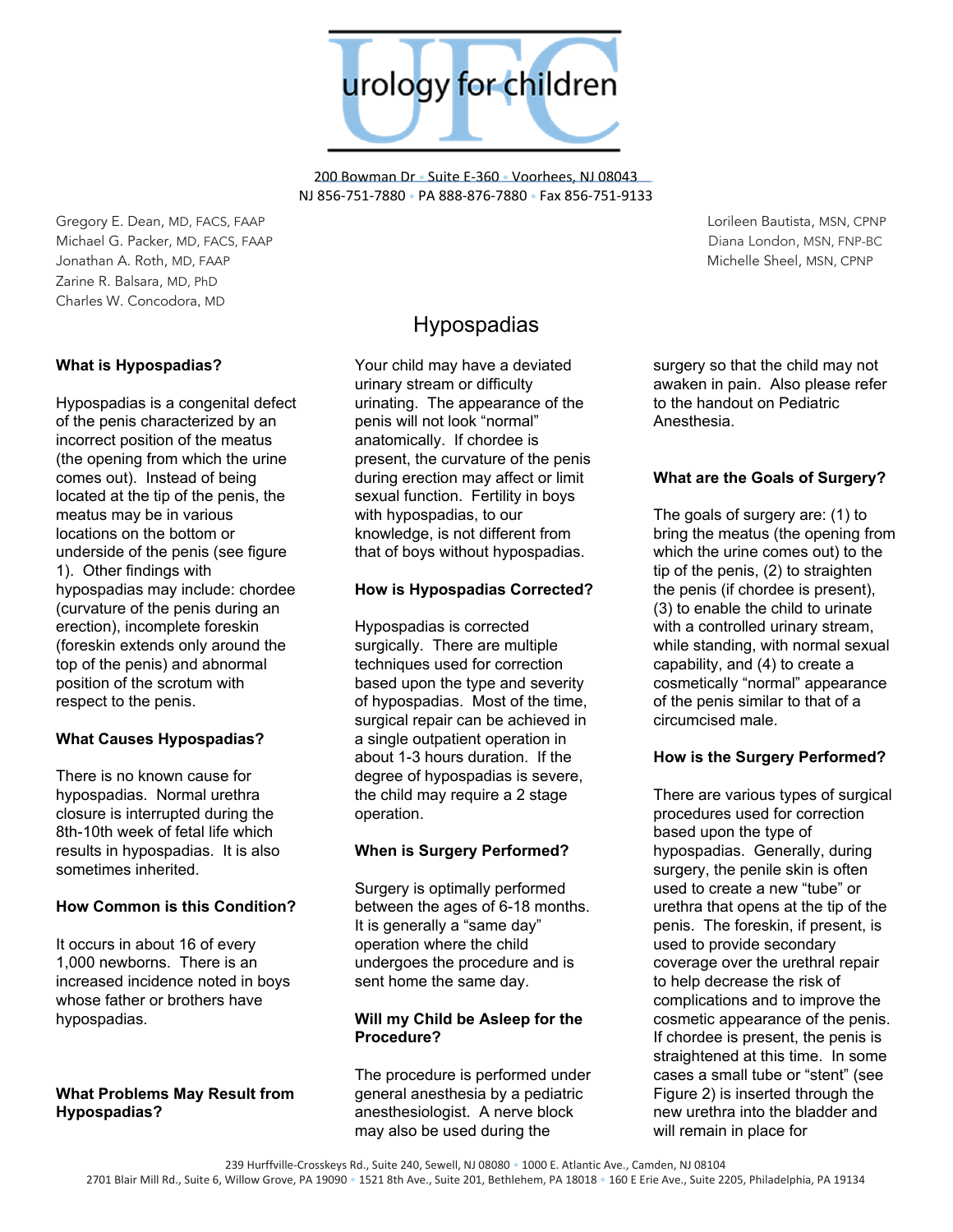

200 Bowman Dr • Suite E-360 • Voorhees, NJ 08043 NJ 856-751-7880 • PA 888-876-7880 • Fax 856-751-9133

approximately 4-7 days. It will be held in place by sutures which will be removed in the office at your first post-operative visit. All sutures placed for the penile reconstruction are dissolvable. A clear dressing is placed around the penis which will fall off on its own in approximately 3-4 days. If it does not fall off on its own after day 4, you will need to place your child in a warm bath for 5-10 minutes and then remove the dressing. A gray dressing (called surgical) may also be used to help minimize any bleeding.

## **Can I Stay with my Child?**

You will be able to stay with your child up until the time the child is taken back to the operating room. After surgery is complete, the physician will meet with you to discuss the details of the procedure. Your child will go to a postoperative care unit (PACU) for close monitoring and then back to the same day unit or 2nd stage recovery area before discharge. You may be able to see your child in the PACU depending on the circumstances of the unit. Otherwise, you will be reunited with your child in the same day unit or 2nd stage recovery area.

#### **What are the Post-Operative Complications that May Arise?**

There are various complications that may arise. One complication is a fistula, which is a communication between the new urethra and the penile skin.

Typically, urine will come out though this hole as well as the tip. This complication requires operative closure approximately 6 months after the initial operation when tissue swelling has subsided. Another complication which may arise is meatal stenosis or a narrowing of the urethra. This also may require a surgical procedure to increase the size of the opening. Other complications which may arise include: urethral diverticulum (a large outpouching or ballooning of the urethra secondary to too large of an opening or an obstruction distally), superficial skin loss (skin will heal spontaneously over time), residual penile curvature (may require re-operation if severe), infection and bleeding. Fortunately, complications are uncommon.

## **Will my Child have Pain after Surgery?**

Tylenol or Tylenol with codeine will be ordered for post-operative pain. Also, medications given operatively, such as penile nerve blocks and/or caudal blocks, may allow for pain-free urination for a few hours beyond the surgical procedure.

#### **Will My Child be on Any Other Medications?**

An antibiotic will be prescribed upon discharge. Your child may also be prescribed a medication called Ditropan. This may be given to children that may have a stent in place. It is prescribed for

bladder spasms which may occur until the stent is removed. This medication may also cause flushing of the face and a dry mouth. Increased fluids should be encouraged. Older children may receive a mediation called Pyridium for one dose prior to surgery and 3 days post-operatively. This medication provides analgesia during urination. It also turns the urine orange in color. Also, antibiotic ointment should be applied to the suture site after the dressing is removed and to the new urethral opening.

#### **How Will I Care for my Child When we Go Home?**

Many children are back to normal activity the same day or the following day. Straddle toys should be avoided for approximately 2 weeks. If a stent is in place, the stent will drain into the diaper. The clear dressing will fall off on its own or will be removed by soaking the child in a warm bath. Tub baths can begin after the 3rd post-operative day. The area can be cleansed with warm water. Antibiotic ointment such as Neosporin should be applied to the new urethral opening and to the incision after the dressing is off twice a day for 1 week. Also, please refer to the post-operative instructions.

Updated September 2018